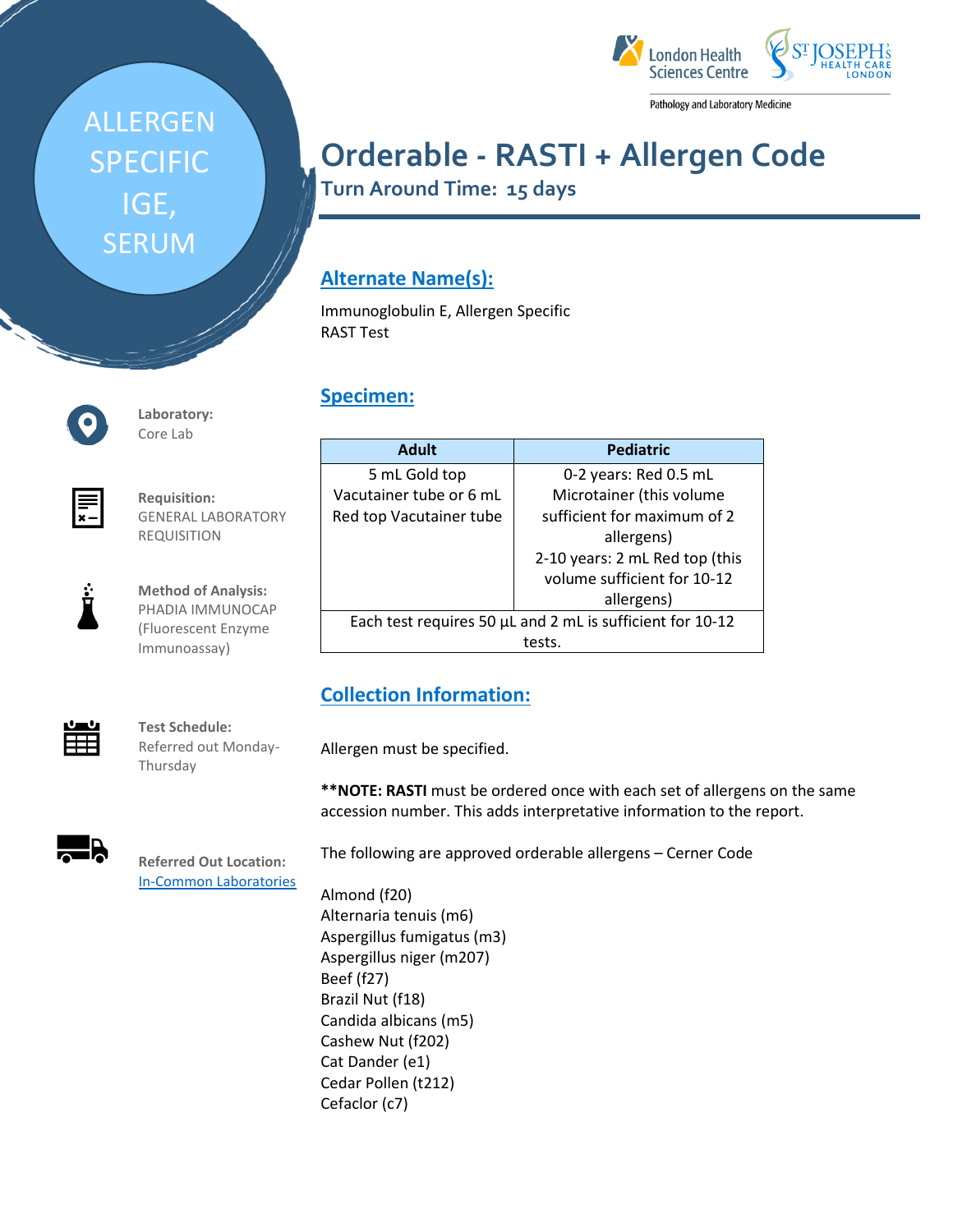## ALLERGEN SPECIFIC IGE, SERUM

Cladosporium herbarum (m2) Clam (f207) Cockroach, German (i6) Cod (f3) Common Ragweed (w1) Common Silver Birch (t3) Cow's Milk (f2) Crab (f23) Derm. farinae (d2) Derm. pteronyssinus (d1) Dog Dander (e5) Egg White (f1) Egg Yolk (f75) Grass Mix 1 (gx1) Grass Mix 2 (gx2) Halibut (f303) Hazel Nut (f17) Hollister-Steir Dust (h2) Honey Bee Venom (i1) Horse Dander (e3) Latex (k82) Lobster (f80) Mucor racemosus (m4) Mugwort Pollen (w6) Mussels (f37) Octopus (f59) Oyster (f290) Paper Wasp Venom (i4) Peanut (f13) Pecan Nut (f201) Penicillium notatum (m1) Penicilloyl G (c1) Penicilloyl V (c2) Pine Nut (f253) Pistachio Nut (f203) rARA h2 Peanut (f423) Salmon (f41) Scallops (f338) Sesame Seed (f10) Shrimp (f24) Soya Bean (f14) Squid (f258) Sunflower Seed (k84) Tilapia (f414) Tomato (f25) Tree Mix (tx4) Tree Mix (tx6) Trout (f204) Tuna (f40) Walnut (f256)



Pathology and Laboratory Medicine